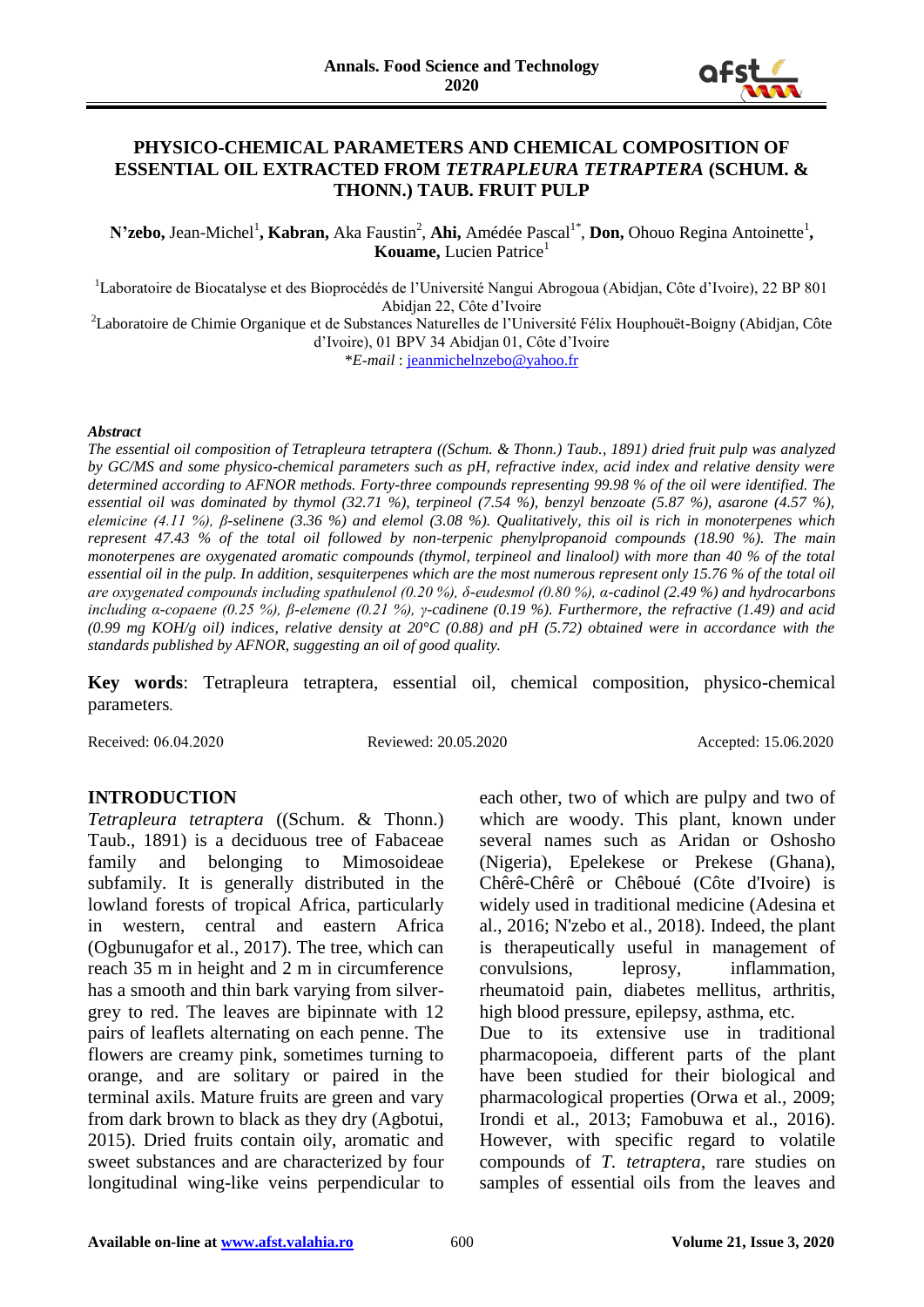

dried fruit have been carried out in Cameroon and Nigeria (Ngassoum et al., 2001; Aboaba et al., 2009; Udourioh and Etokudoh, 2014). It also appears that the chemical composition of volatile oils in the pulp of the fruit of *T. tetraptera* has not been studied yet. However, this plant is locally appreciated for its aromatic properties and therapeutic virtues. Therefore, the present work concerned a detailed GC and GC/MS examination of the essential oil of *T. tetraptera* dried fruit pulp. The objective of our study was to determine the chemical composition and to evaluate some physicochemical characteristics of the essential oil of *T. tetraptera* dried fruit pulp.

### **MATERIALS AND METHODS Samples collection and preparation**

Plant material used in this work consisted of the pulp of *T. tetraptera* mature dried fruit (Figure 1). Fruits were collected randomly from trees at Loviguié (5°48'24.5" N latitude and 4°20'15.8" W longitude) in Agboville department, southeast Côte d'Ivoire, during the period of availability (August to November). After authentication, fruits were sorted and washed, then the fleshy pulp were extracted using a steel knife.



a



**Figure 1:** Mature dried fruits of *T. tetraptera* (a) and pulp extracted from the fruits (b)

### **Essential oil extraction**

Extraction was carried out by hydrodistillation using a Clevenger-type device. Sorted and cleaned, 500 g of *T. tetraptera* fresh pulp was placed on a wire rack and put in a pressure cooker containing 850 mL of water. This was boiled for 2 h and the essential oils were steamed. After condensation and liquefaction, the oil was separated from the water and then freeze-dried. After extraction, the essential oil mass was determined and then kept away from light and air in a refrigerator  $(4 \degree C)$ .

### **Essential oil yield**

Essential oil yield (Y) was estimated by the ratio of essential oil mass (m) to fresh plant material mass (M). It was expressed as a percentage and calculated according to the following formula:

$$
Y\left(\%\right) = \frac{m}{M} \times 100\tag{1}
$$

# **Essential oil physico-chemical analysis Relative density at 20°C (AFNOR NF T-75- 111)**

The relative density of an essential oil is defined as the ratio of the mass of a certain volume of oil at 20°C and the same mass of distilled water at 20°C. This quantity is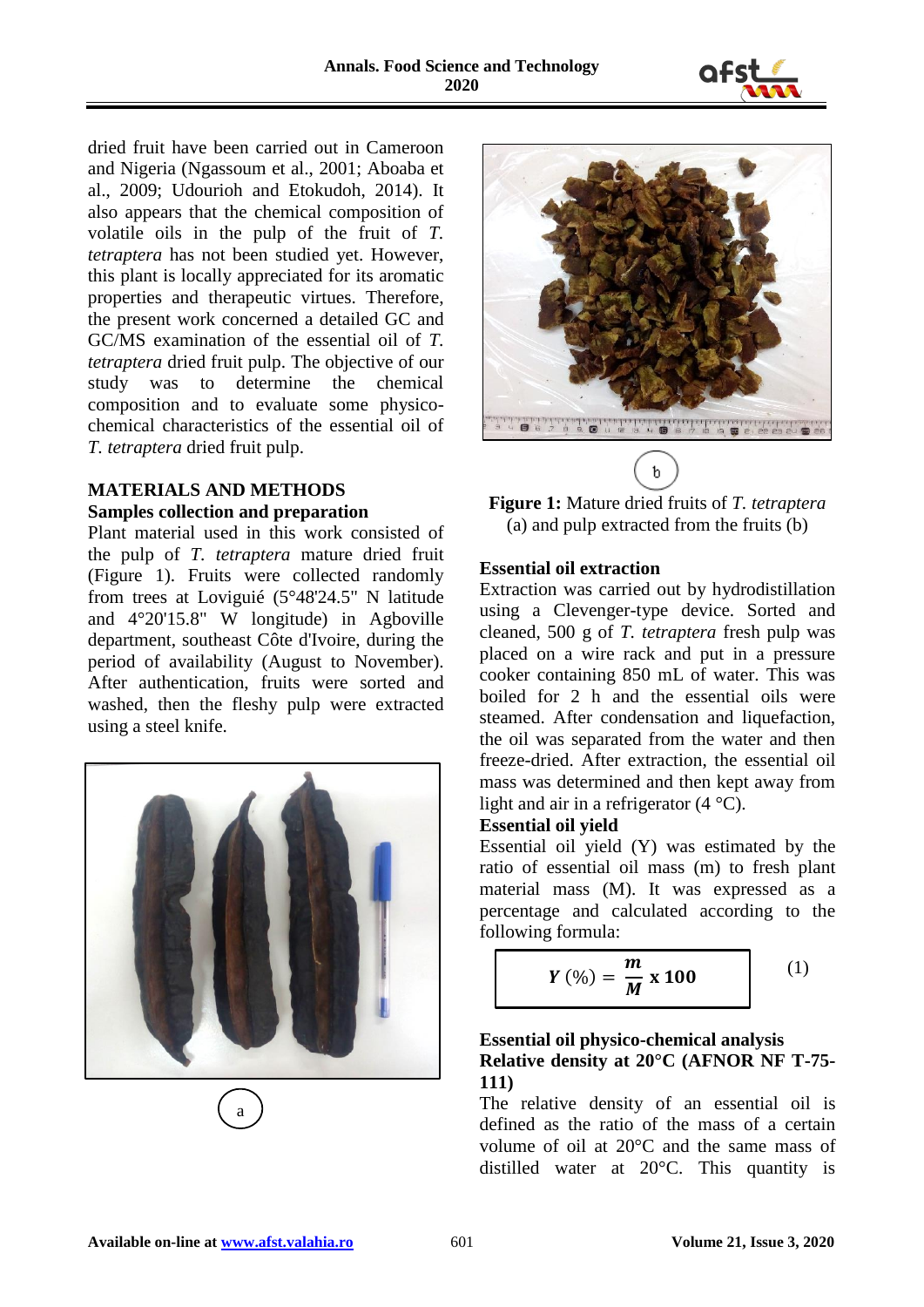

dimensionless and noted  $d_{20}^{20}$ . The density was measured using an electronic density meter and the correction at 20°C was made by means of the formula:

$$
d_{20}^{20} = dt' + 0.00068 \ (t'-t)
$$
 (2)

dt': measured density at temperature t'. t': temperature at the time of measurement t: reference temperature which is 20°C

#### **Refractive index (AFNOR NF T-75-112)**

This measurement was made with a Prisma-CETI convex refractometer. The refractive index  $n_D t$  at the reference temperature t is given by the formula:

$$
n_D t = n_D t' + 0.00045 (t'-t)
$$
 (3)

 $n_D t'$ : measured refractive index at temperature t'.

t': temperature at the time of measurement t: reference temperature which is 20°C

#### **Acid number determination (AFNOR NF T-60-2000)**

This parameter is defined as KOH mg necessary to neutralize the free fatty acids contained in 1 g of essential oil. The measurement of the acid number  $(A_N)$  was carried out by titration where the free fatty acids are neutralized by a titrated ethanolic solution of KOH. The procedure consisted in introducing 0.125 g of essential oil into a flask to which 2.5 mL of 96 % ethanol was added. The mixture was stirred and titrated with an ethanolic solution of KOH (0.1 N), in the presence of phenolphthalein until neutralization characterized by the change from yellow (essential oil) to pink. The volume of the ethanolic KOH solution used for the neutralization was read directly from the burette. The acid number  $(A_N)$  is expressed by the formula:

$$
A_N = \frac{5.611 \times N \times V}{m} \tag{4}
$$

N: normality of KOH.

V: volume in mL of the ethanolic KOH solution used for the titration.

m: mass of the essential oil (g).

## **Chemical composition of the essential oil of**  *T. tetraptera* **pulp**

Chemical composition analysis of the essential oil were carried out by gas chromatography (GC) and then by gas chromatography coupled with mass spectrometry detection (GC/MS) for the determination of their composition. Gas chromatography was carried out using a chromatograph (Delsi DI 200) equipped with a flame ionization detector and a DB5 column  $(25 \text{ m x } 0.25 \text{ mm}, df: 0.25 \text{ \mu m})$  with a flow rate of 60 mL/min. Nitrogen was used as carrier gas at a flow rate of 1 mL/min. The initial temperature of the column was set at 50°C for 5 min and then increased at 30°C/min to 220°C. The injector temperature was set at 220°C and the detector temperature was set at 250°C. The analyses of the oil by gas chromatography coupled with mass spectrometry were carried out using a gas chromatograph (HP model 6890) coupled with a spectrometer (HP model MS 6890) equipped with an HP5 column (30 m x 0.25 mm df : 0.25  $\mu$ m) initially programmed at 50 $\degree$ C/5 min. The final temperature of 300°C was reached at an increase of 50°C/min and then stabilized for 5 min. The injection was set in split mode with a division ratio of 1/10. The injector and detector temperatures were 250°C and 320°C respectively. Ionization was performed by electron impact at 70 eV. The electron multiplier was set at 2200 V and the ion source temperature was 230°C. Mass spectrum data were acquired in the scanning mode in the m/z range 33-450. The identification of compounds was carried out by calculating retention indices (RI) or Kovats indices (KI) and were compared with those of the mass spectra in the Adams (2017) databases.

### **RESULTS AND DISCUSSION**

# **Extraction yield and physico-chemical parameters of the oil**

Extraction yield and physico-chemical parameters of the extracted oil is recorded in Table I. The obtained extraction yield (0.03 %) is very low compared to those quoted in literature on various food spices. Indeed, Bahl et al. (2014) and Zheljazkov et al. (2014)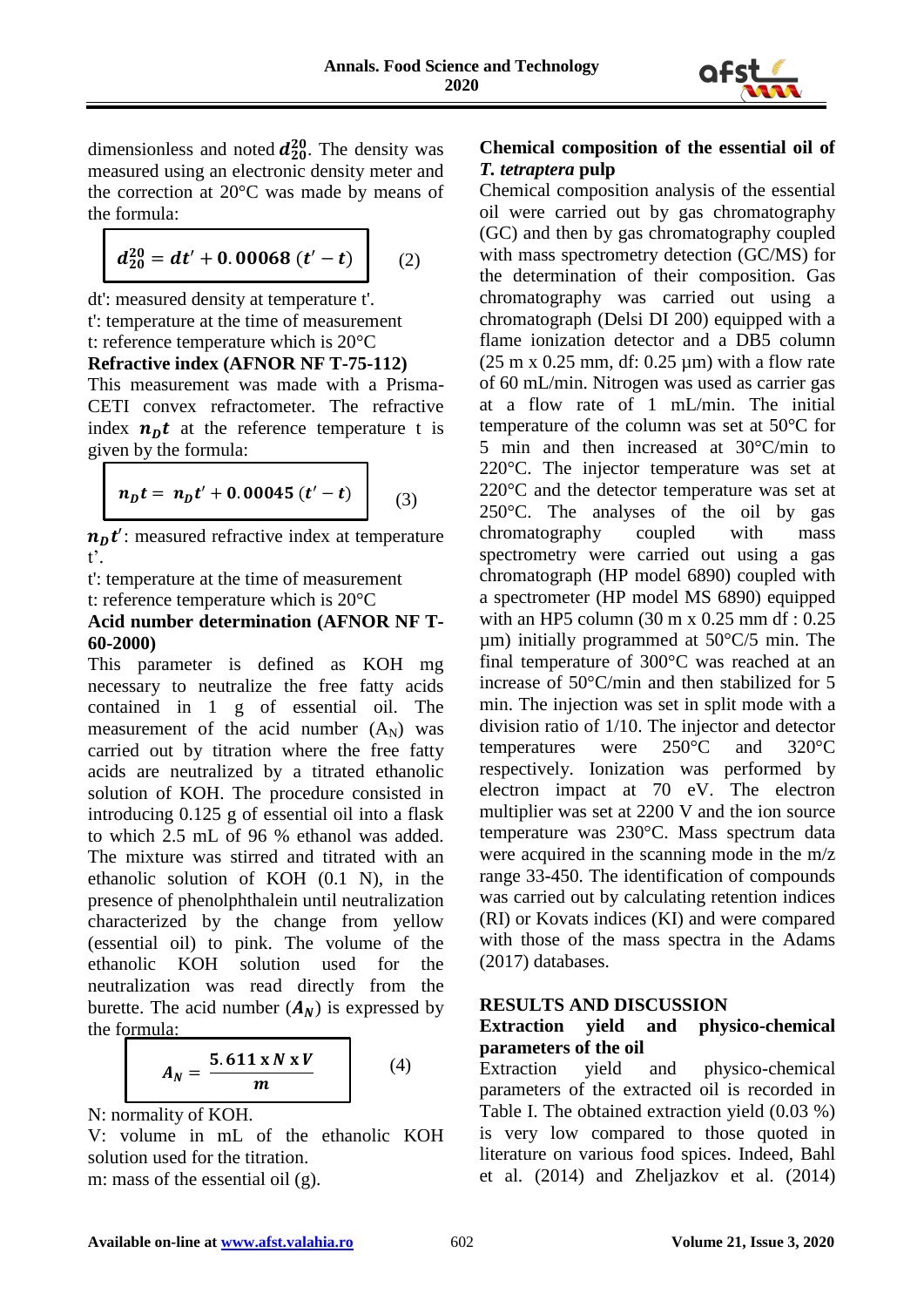

reported extraction yields of essential oil from spices such as turmeric (0.05-1.40 %) and coriander (0.11-0.25 %). Similarly, relatively high extraction yields were reported by Sultan (2005) on ginger (0.85-2.0 %), Chaudhry et al. (2012) on cumin (2.80 %) and Kasim et al. (2014) on cinnamon (1.82 %). The extraction method could partly explain the low extraction rate obtained, as abundant foaming was observed during the boiling of the mixture (water  $+$  pulp) making it difficult to extract the essence of the fruit pulp in an optimum way. Also, it is useful to remember that extraction rate of essential oils varies according to the organ, state of freshness, harvest period, extraction technique and even storage during which the loss of most volatile compounds can be important (Bruneton, 2009).

The density of an essential oil is a function of the chemical composition and temperature. It can provide insight into the nature of the product as well as attempts of fraud and adulteration (Laurain-Mattar, 2018). The relative density at 20°C of the essence of *T. tetraptera* fruit pulp  $(0.88 \pm 0.01)$  complies with AFNOR (2000) standard according to which, the densities of acceptable essential oils are between 0.87 and 0.98, i.e. lower than that of water. However, some exceptions exist with essential oils of cinnamon, clove and sassafras which have higher densities  $(>1)$ .

Refractive index represents a criterion of oil purity and is used to check the quality of the distillation, because slow distillation at too high temperature lowers the refractive index (AFNOR, 2000). This index depends on the chemical composition and increases with the length of the fatty acid chains, their degree of unsaturation and temperature. It varies mainly with the content of monoterpenes and oxygenated derivatives of oil, a high content of monoterpenes gives a high refractive index (Boukhatem et al., 2010). AFNOR's standard (2000) fixed this index between 1.45 and 1.59 for an essential oil. Thus, the result obtained for *T. tetraptera* pulp essential oil  $(1.49 \pm 0.01)$ is normative according to French standards and would indicate a quality oil usable in the cosmetic industry.

Acid number indicates as well the degree of preservation as the quality of an edible oil. It is a quality criterion indicating the quantity of free fatty acids present in an essential oil and its sensitivity to alterations including oxidation (Ouis, 2015). It increases with the shelf life during which essential oils could be oxidized and degraded quickly (Boukhatem et al., 2010). AFNOR (1998) recommends that the acid index of an essential oil does not generally exceed 6.5. Thus, the obtained acid index (0.99 ± 0.03) would suggest an oil of slow deterioration quality.

| <b>Value</b>     | <b>Standard</b>            |
|------------------|----------------------------|
| $0.03 \pm 0.00$  |                            |
| Light yellow     |                            |
| Liquid and fluid |                            |
| Aromatic         |                            |
| $0.88 \pm 0.01$  | $0.87 - 0.98$ (AFNOR 2000) |
| $1.49 \pm 0.01$  | $1.45 - 1.59$ (AFNOR 2000) |
| $5.72 \pm 0.01$  | $5 - 6.5$                  |
| $0.99 \pm 0.03$  | $< 6.5$ (AFNOR 1998)       |
|                  |                            |

| <b>Table I:</b> Extraction yield and physico-chemical parameters of the essential oil of the pulp of T. |  |  |  |
|---------------------------------------------------------------------------------------------------------|--|--|--|
| <i>tetraptera</i> fruit.                                                                                |  |  |  |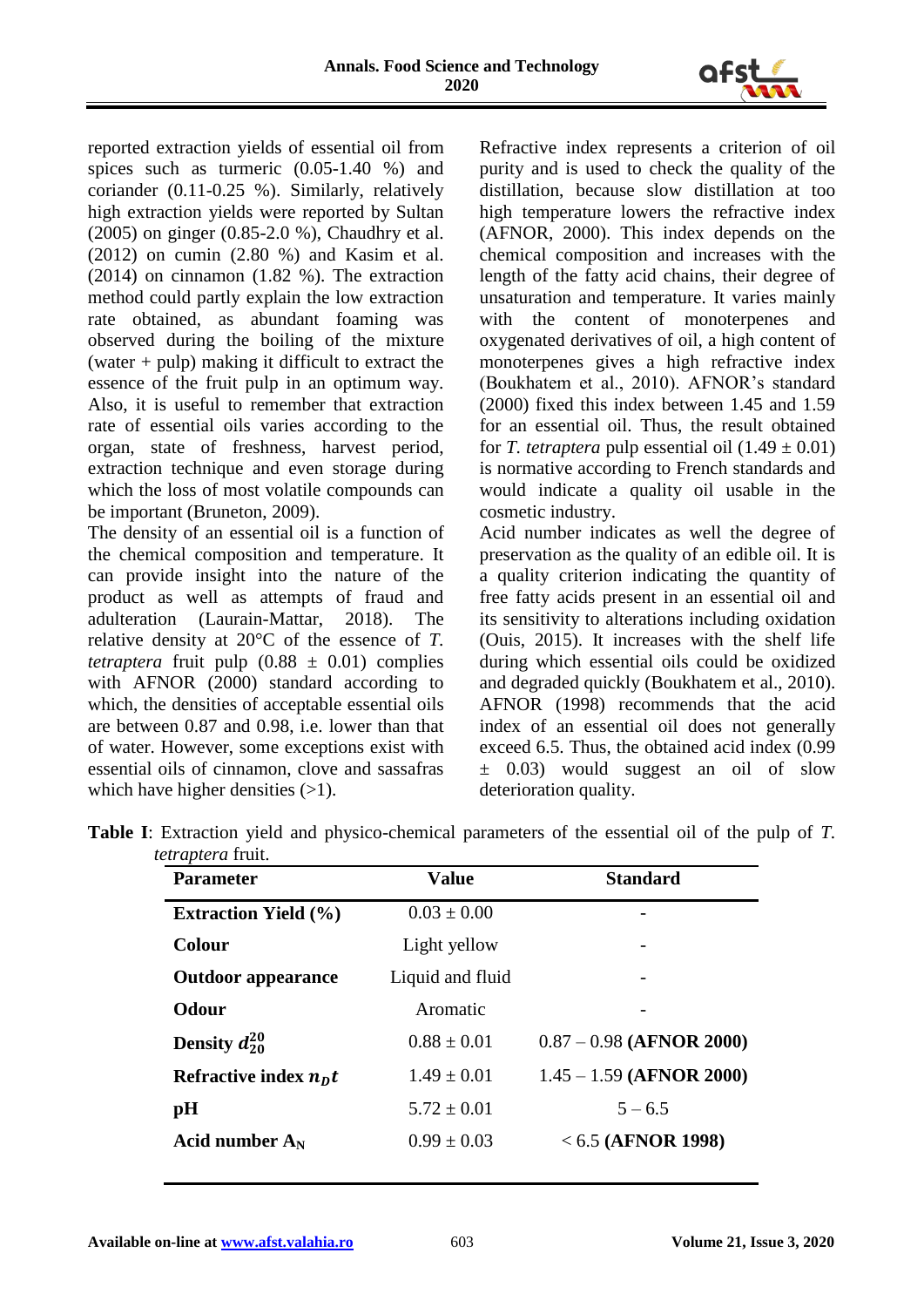

### **Chemical compounds of the essential oil**

Forty-three (43) constituents have been identified from *T. tetraptera* pulp essence representing 99.98 % of the total chemical composition of the oil (Figure 2) (Table II). Major compounds accounted for 61.24 % of the essential oil. They were mainly thymol (32.71 %), terpineol (7.54 %), benzyl benzoate (5.87 %), asarone (4.57 %), elemicine (4.11 %), β-selinene (3.36 %) and elemol (3.08 %). Minor compounds were linalool (2.67 %), 1 octanol (2.61 %), 1-decanol (2.50 %), αcadinol (2.49 %), myristicin (2.40 %), 2,5 dimethoxy-p-cymene (1.80 %), α-linoleic acid (1.45 %), ethyl linoleate (1.38 %), carvacrol (1.33 %), caryophyllene oxide (1.30 %),  $\delta$ cadinene (1.28 %), phytol (1.22 %), decanal (1.20 %), geraniol (1.15 %), ethyl palmitate (1.12 %), caryophyllene oxide (1.09 %) and 4 carvomenthol (1.06 %). Qualitatively, this oil is rich in monoterpenes which represent 47.43 % of the total oil followed by non-terpenic phenylpropanoid compounds (18.90 %). Sesquiterpenes which are the most numerous represent only 15.76 % of the total oil (Table III). The main monoterpenes are oxygenated aromatic compounds (thymol, terpineol and linalool) with more than 40 % of the total essential oil in the pulp. Sesquiterpenes are oxygenated compounds including spathulenol (0.20 %), δ-eudesmol (0.80 %), α-cadinol (2.49  $\%$ ) and hydrocarbons including  $\alpha$ -copaene (0.25 %), β-elemene (0.21 %), γ-cadinene (0.19 %). Fatty acids have also been identified in *T. tetraptera* essential oil pulp studied, but in small quantities compared to monoterpenes and sesquiterpenes. These fatty acids are mainly dominated by α-linoleic acid (1.45 %), myristic acid  $(0.69 \%)$  and octanoic acid  $(0.36 \%)$ . Phytol is the only diterpene present in the chromatogram of the oil with a percentage of 1.22 %. From a functional viewpoint, all these different compounds are divided into organic acids, phenols, alcohols, ketones, aldehydes, carboxylic acids, etc., which would contribute

greatly to the observed antimicrobial effects of the fruit (Ekwenye and Okorie, 2010; Oguoma et al., 2015; Ogbunugafor et al., 2017). In addition, a comparative study of the obtained results with data found in literature shows some differences in constitution and thus of some chemotypes in the West African region. Indeed, in Nigeria, Udourioh and Etokudoh (2014) analyzed the essential oil and fatty acid composition of *T. tetraptera* dried fruit using GC/MS and characterized 44 compounds representing 98.50 % of the oil. The oil was dominated by acetic acid (34.59 %), 2 hydroxy-3-butanone (18.25 %), butanoic acid (8.35 %), 2-methylbutanoic acid (7.58 %), 2 methylbutanol (7.45 %), butanol (4.30%), 2 methylbutenoic acid (3.65 %) and nerol (3.25 %). Similarly, the chemotype from Cameroon analyzed by Ngassoum et al. (2001) showed five major compounds in the fresh fruit, namely acetic acid (48.20 %), 2-methyl-2 butenoic acid ethyl ester (10.30 %), 2-hydroxy-3-butanone (8.10 %), 2-methylbutanoic acid  $(8.10\%)$  and 2-methylbutanol  $(6.10\%)$ . These authors also showed that dried fruit oil was dominated by 2-hydroxy-3-butanone (31.60 %), 2-methylbutanoic acid (14.50 %), acetic acid (13.00 %) and butanoic acid (9.50 %). In another report from Nigeria, forty-one (41) compounds representing 89.50 % of the essential oil of *T. tetraptera* leaves were characterized after GC/MS analysis (Aboaba et al., 2009). This essential oil was dominated by 1,8-cineole (19.40 %), 6,10,14-trimethyl-2 pentadecanone (13.60 %), phytol (9.10 %), αpinene (8.10 %) and geranyacetone (6.70 %).

The chemotype obtained in the present study after analysis of the essence of *T. tetraptera* dried fruit pulp differs strongly from previous reports on the plant with a predominance of thymol (32.71 %). These differences could be due to the method of extraction, the soil and climate conditions, the ripeness (age) of the fruit or the part of the plant analyzed.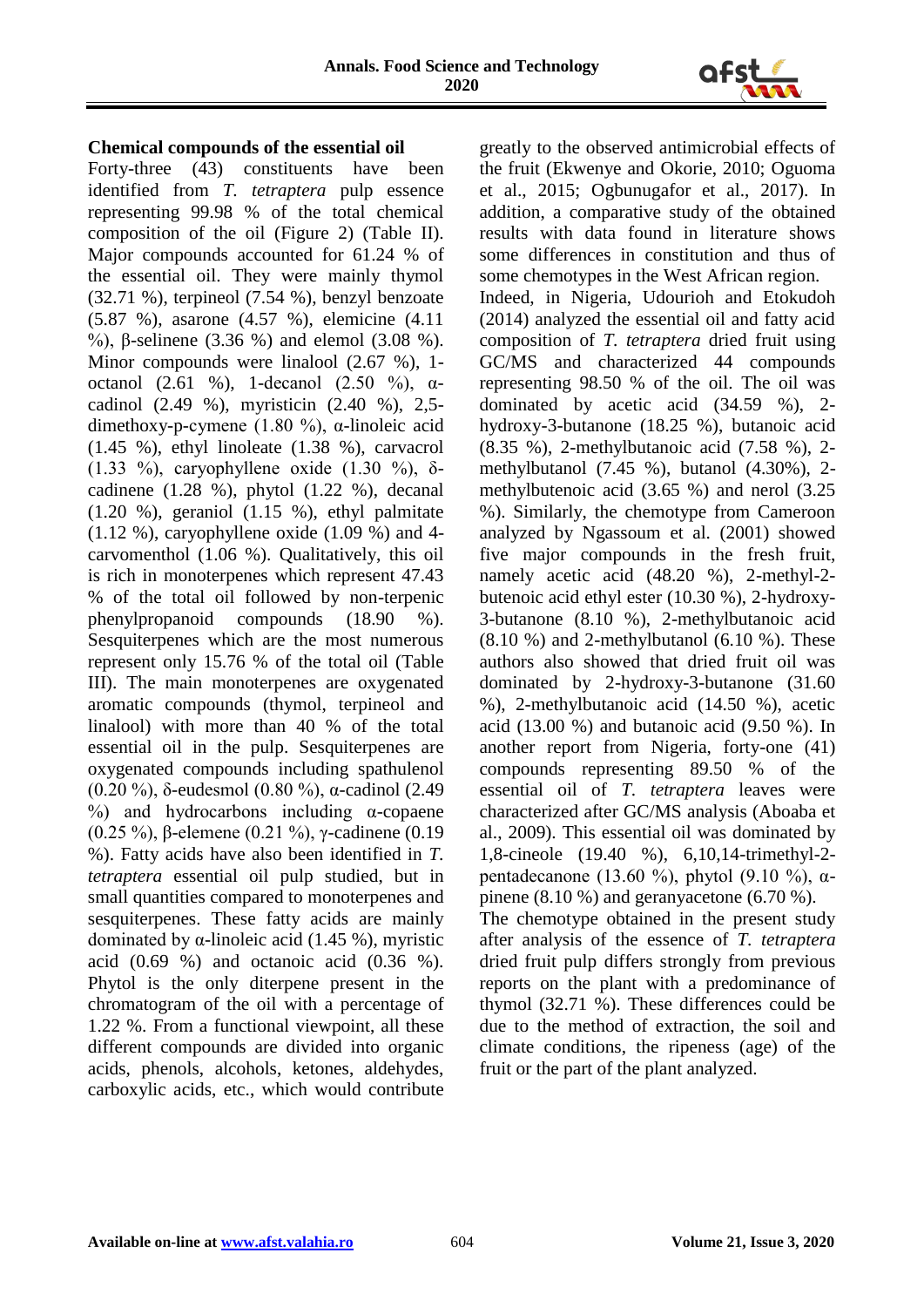



**Figure 2**: Chromatogram of the essential oil extracted from the pulp of the mature dried fruit of *T. tetraptera*.

| Peak             | <b>Identified compound</b> | Ri <sup>a</sup> | $Ri^b$ | Concentration (%) |
|------------------|----------------------------|-----------------|--------|-------------------|
| $\mathbf{1}$     | 5-ethyl-2-methylthiazole   | 983             | 1122   | $4.60 \pm 0.10$   |
| $\overline{2}$   | d-limonene                 | 1020            | 1146   | $0.39 \pm 0.00$   |
| 3                | 1-octanol                  | 1052            | 1185   | $2.61 \pm 0.40$   |
| $\overline{4}$   | linalool                   | 1081            | 1219   | $2.67 \pm 0.40$   |
| 5                | nonanal                    | 1088            | 1225   | $0.16 \pm 0.00$   |
| 6                | octanoic acid              | 1154            | 1290   | $0.36 \pm 0.10$   |
| $\boldsymbol{7}$ | umbellulone                | 1159            | 1304   | $0.18 \pm 0.00$   |
| 8                | menthol                    | 1159            | 1311   | $0.19 \pm 0.00$   |
| 9                | 4-carvomenthenol           | 1161            | 1316   | $1.06 \pm 0.20$   |
| 10               | terpineol                  | 1198            | 1332   | $7.54 + 0.80$     |
| 11               | decanal                    | 1209            | 1337   | $1.20 \pm 0.10$   |
| 12               | geraniol                   | 1232            | 1388   | $1.15 \pm 0.10$   |
| 13               | 1-decanol                  | 1256            | 1412   | $2.50 \pm 0.30$   |
| 14               | thymol                     | 1266            | 1436   | $32.71 \pm 1.10$  |
| 15               | carvacrol                  | 1272            | 1443   | $1.33 \pm 0.10$   |
| 16               | piperitenone               | 1304            | 1495   | $0.21 \pm 0.00$   |
| 17               | $\alpha$ -copaene          | 1356            | 1539   | $0.25 \pm 0.00$   |
| 18               | $\beta$ -elemene           | 1382            | 1552   | $0.21 \pm 0.00$   |
| 19               | methyl eugenol             | 1389            | 1554   | $0.15 \pm 0.00$   |
| 20               | dodecanal                  | 1389            | 1563   | $0.43 \pm 0.10$   |
| 21               | 2,5-dimethoxy-p-cymene     | 1399            | 1569   | $1.80 \pm 0.30$   |
| 22               | caryophyllene              | 1424            | 1592   | $1.09 \pm 0.20$   |
| 23               | $\alpha$ -humulene         | 1456            | 1632   | $0.25 \pm 0.00$   |
| 24               | myristicine                | 1482            | 1667   | $2.40 \pm 0.00$   |
| 25               | <b><i>β</i>-selinene</b>   | 1488            | 1670   | $3.36 \pm 0.10$   |

**Table II**: Chemical composition of the essential oil extracted from *T. tetraptera* dried fruit pulp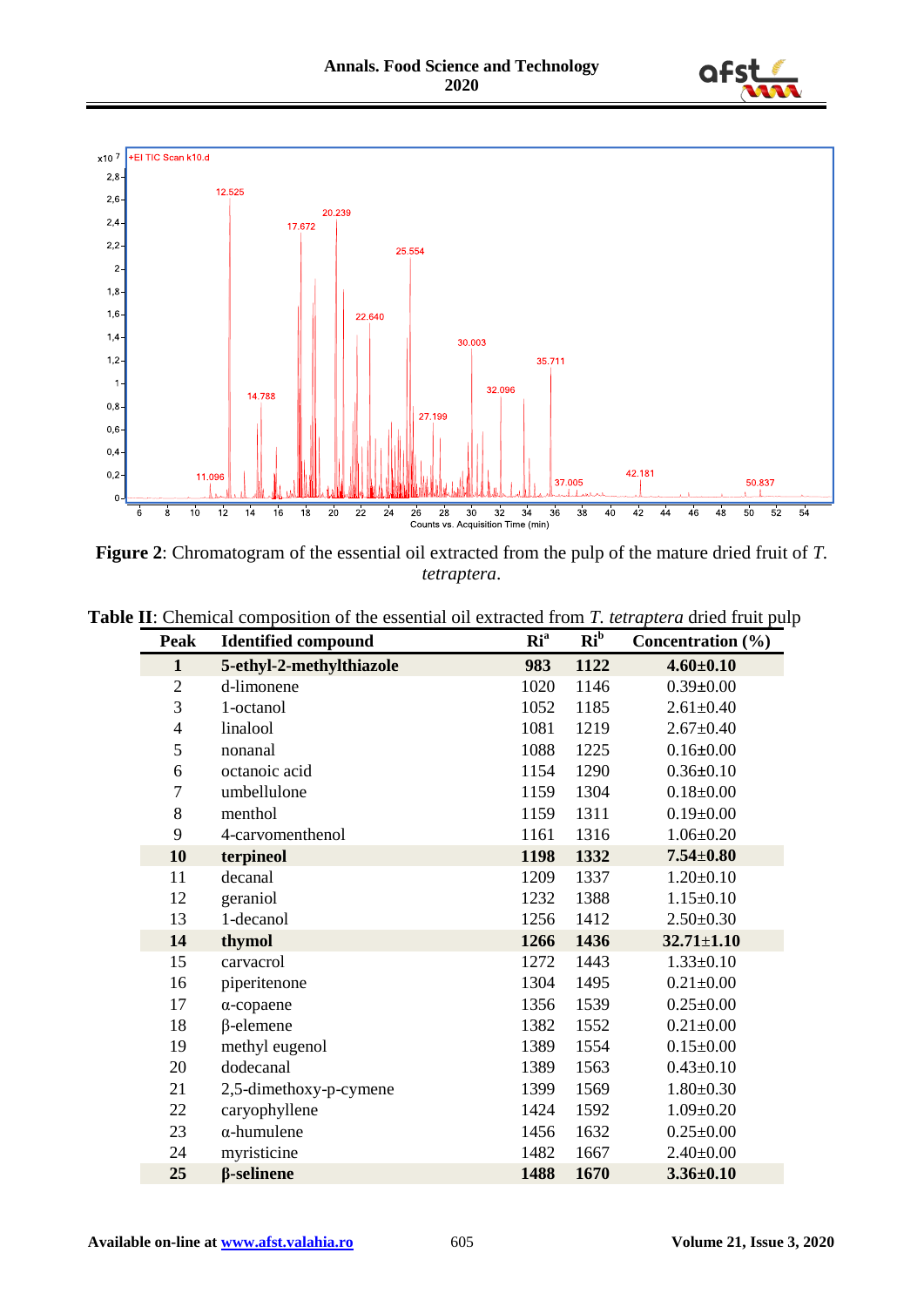#### **Annals. Food Science and Technology 2020**



| 26 | $\gamma$ -cadinene      | 1513 | 1693 | $0.19 \pm 0.10$ |
|----|-------------------------|------|------|-----------------|
| 27 | $\delta$ -cadinene      | 1519 | 1697 | $1.28 \pm 0.10$ |
| 28 | elemol                  | 1536 | 1730 | $3.08 \pm 0.10$ |
| 29 | elemicin                | 1548 | 1737 | $4.11 \pm 0.10$ |
| 30 | spathulenol             | 1576 | 1769 | $0.20 \pm 0.00$ |
| 31 | caryophyllene oxide     | 1578 | 1778 | $1.30 \pm 0.00$ |
| 32 | $\delta$ -eudesmol      | 1596 | 1830 | $0.80 \pm 0.00$ |
| 33 | δ-cadinol               | 1618 | 1844 | $0.77 \pm 0.00$ |
| 34 | $\alpha$ -cadinol       | 1650 | 1855 | $2.49 \pm 0.10$ |
| 35 | asarone                 | 1678 | 1859 | $4.57 \pm 0.10$ |
| 36 | myristic acid           | 1748 | 1949 | $0.69 \pm 0.00$ |
| 37 | benzyl benzoate         | 1758 | 1979 | $5.87 \pm 0.20$ |
| 38 | phytone                 | 1817 | 2044 | $0.49 \pm 0.00$ |
| 39 | pentadecanoic acid      | 1823 | 2061 | $0.21 \pm 0.00$ |
| 40 | ethyl palmitate         | 1966 | 2210 | $1.12 \pm 0.00$ |
| 41 | phytol                  | 2104 | 2346 | $1.22 \pm 0.00$ |
| 42 | $\alpha$ -linoleic acid | 2115 | 2369 | $1.45 \pm 0.10$ |
| 43 | ethyl linoleate         | 2139 | 2399 | $1.38 \pm 0.00$ |

Ri<sup>a</sup>: retention index obtained on non-polar column; Ri<sup>b</sup>: retention index obtained on polar column

| <b>Table III:</b> Different classes of the main compounds identified in the essential oil of T. tetraptera |  |  |  |  |  |
|------------------------------------------------------------------------------------------------------------|--|--|--|--|--|
| fruit pulp                                                                                                 |  |  |  |  |  |

| <b>Compound class</b>             | <b>Number of compound</b> | Concentration $(\% )$ |
|-----------------------------------|---------------------------|-----------------------|
| Monoterpenes                      | 10                        | 47.43                 |
| Sesquiterpenes                    | 14                        | 15.76                 |
| <b>Diterpenes</b>                 |                           | 1.22                  |
| Phenylpropanoids                  | 6                         | 18.90                 |
| Other oxygen compounds            | 4                         | 4.29                  |
| Fatty acids and fatty acid esters | 6                         | 5.21                  |
| Others                            | $\mathcal{D}$             | 7.21                  |

# **CONCLUSION**

The essential oil of *T. tetraptera* mature dried fruit pulp is rich in alcoholic terpenes with thymol and terpineol in particular, which contribute to the aromatic profile of the fruit. In general, this work contributes to a better knowledge of the chemical compounds contained in the essential oil of *T. tetraptera* whose dried fruit is used locally both in food and in traditional medicine.

### **Acknowledgements**

The authors thank all the staff of Laboratoire de Biocatalyse et des Bioprocédés (Nangui Abrogoua University) and also Laboratoire de Chimie Organique et de Substances Naturelles

(Félix Houphouët-Boigny University) for their valuable contribution to this work.

#### **REFERENCES**

- [1] Ogbunugafor, H.A., Ugochukwu, C.G. and Kyrian-Ogbonna, A.E. (2017). The role of spices in nutrition and health: a review of three popular spices used in Southern Nigeria. *Food Quality and Safety*, 1(3):171-185.
- [2] Agbotui, D.K. (2015). *Initial growth of Tetrapleura tetraptera (Schum and Thonn.) As influenced by soils from different land use systems.* Kwame Nkrumah University of Science and Technology, Kumasi (Ghana) faculty of renewable natural resources department of agroforestry. 70 p.
- [3] Adesina, S.K., Iwalewa, E.O. and Johnny, I.I. (2016). *Tetrapleura tetraptera* Taub - Ethnopharmacology, Chemistry, Medicinal and Nutritional Values – A